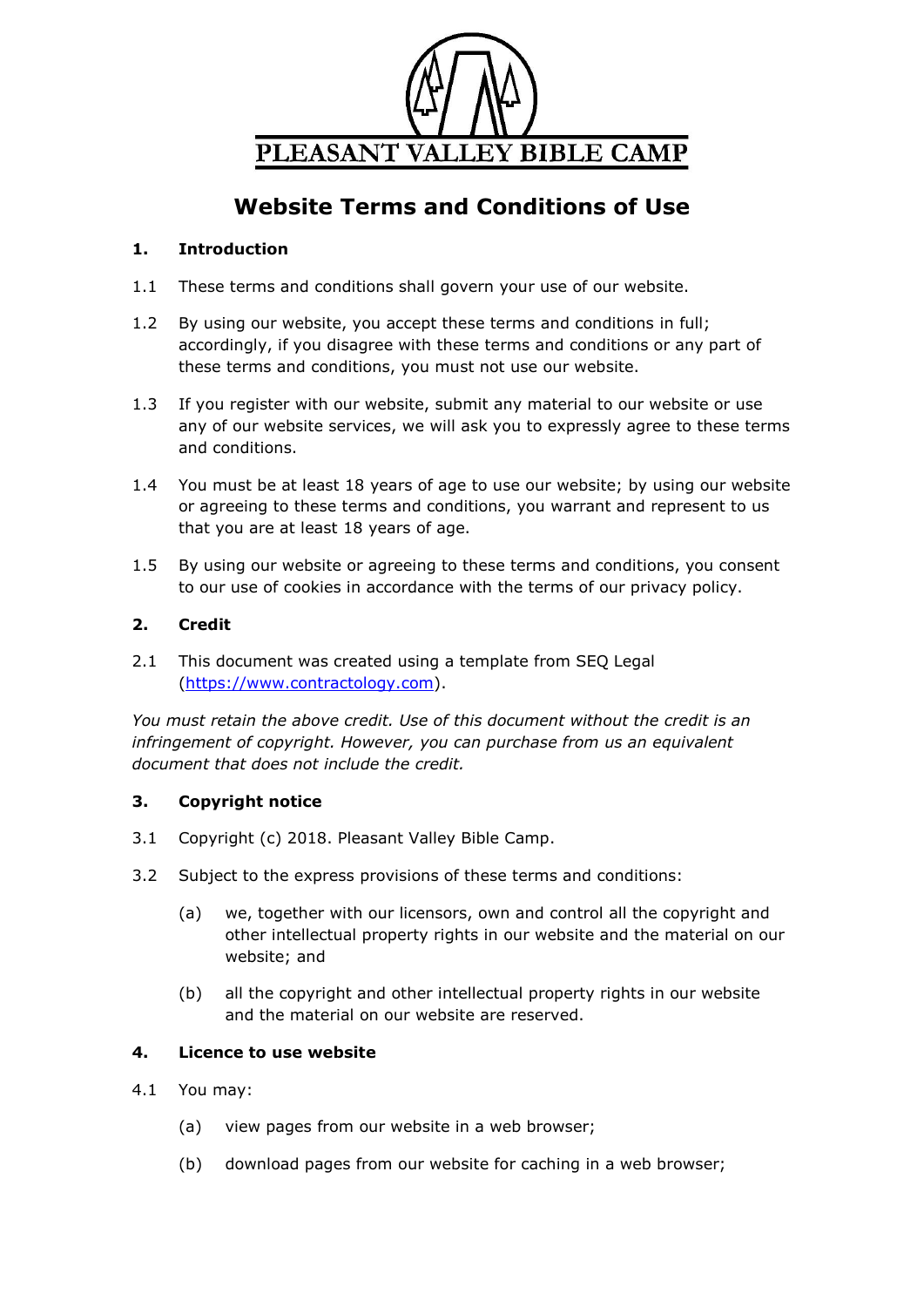- (c) print pages from our website;
- (d) stream audio and video files from our website; and

subject to the other provisions of these terms and conditions.

- 4.2 Except as expressly permitted by Section 4.1 or the other provisions of these terms and conditions, you must not download any material from our website or save any such material to your computer.
- 4.3 You may only use our website for [your own personal and business purposes], and you must not use our website for any other purposes.
- 4.4 Except as expressly permitted by these terms and conditions, you must not edit or otherwise modify any material on our website.
- 4.5 Unless you own or control the relevant rights in the material, you must not:
	- (a) republish material from our website (including republication on another website);
	- (b) sell, rent or sub-license material from our website;
	- (c) show any material from our website in public;
	- (d) exploit material from our website for a commercial purpose; or
	- (e) redistribute material from our website.
- 4.6 Notwithstanding Section 4.5, you may redistribute our newsletters, registration forms and promotional material in print and electronic form to any person.
- 4.7 We reserve the right to restrict access to areas of our website, or indeed our whole website, at our discretion; you must not circumvent or bypass, or attempt to circumvent or bypass, any access restriction measures on our website.

## **5. Acceptable use**

- 5.1 You must not:
	- (a) use our website in any way or take any action that causes, or may cause, damage to the website or impairment of the performance, availability or accessibility of the website;
	- (b) use our website in any way that is unlawful, illegal, fraudulent or harmful, or in connection with any unlawful, illegal, fraudulent or harmful purpose or activity;
	- (c) use our website to copy, store, host, transmit, send, use, publish or distribute any material which consists of (or is linked to) any spyware, computer virus, Trojan horse, worm, keystroke logger, rootkit or other malicious computer software;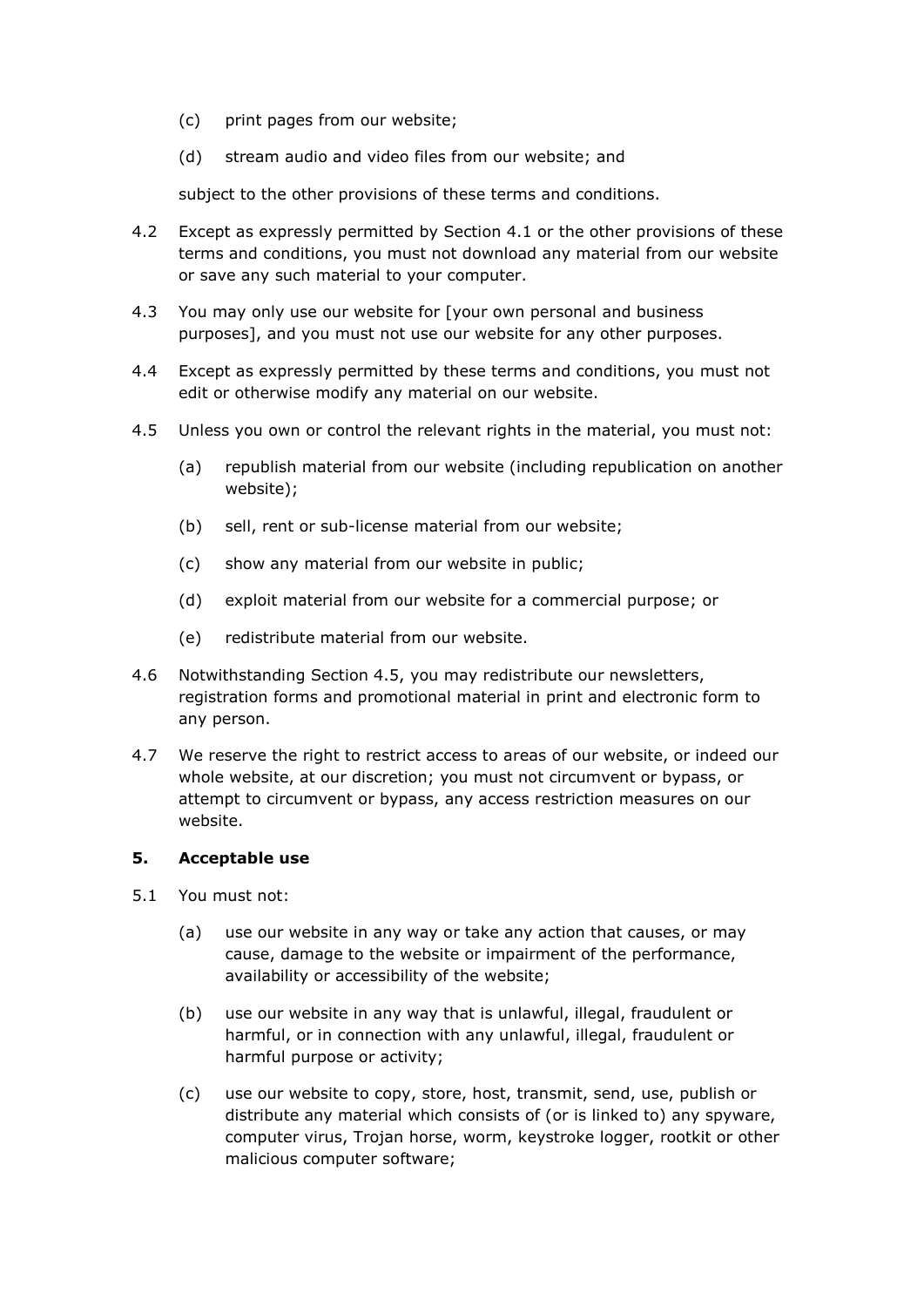- (d) conduct any systematic or automated data collection activities (including without limitation scraping, data mining, data extraction and data harvesting) on or in relation to our website without our express written consent;
- (e) access or otherwise interact with our website using any robot, spider or other automated means.
- 5.2 You must not use data collected from our website to contact individuals, companies or other persons or entities.
- 5.3 You must ensure that all the information you supply to us through our website, or in relation to our website, is [true, accurate, current, complete and non-misleading].

## **6. Registration and accounts**

- 6.1 To be eligible for [an account] on our website under this Section 6, you must be resident or situated in the United States of America.
- 6.2 You may register for an account with our website by completing and submitting the account registration form on our website, and clicking on the verification link in the email that the website will send to you.
- 6.3 You must not allow any other person to use your account to access the website.
- 6.4 You must notify us in writing immediately if you become aware of any unauthorised use of your account.
- 6.5 You must not use any other person's account to access the website, unless you have that person's express permission to do so.

## **7. User login details**

- 7.1 If you register for an account with our website, you will be asked to choose a user ID and password.
- 7.2 Your user ID must not be liable to mislead and must comply with the content rules set out in Section 10; you must not use your account or user ID for or in connection with the impersonation of any person.
- 7.3 You must keep your password confidential.
- 7.4 You must notify us in writing immediately if you become aware of any disclosure of your password.
- 7.5 You are responsible for any activity on our website arising out of any failure to keep your password confidential, and may be held liable for any losses arising out of such a failure.

# **8. Cancellation and suspension of account**

8.1 We may: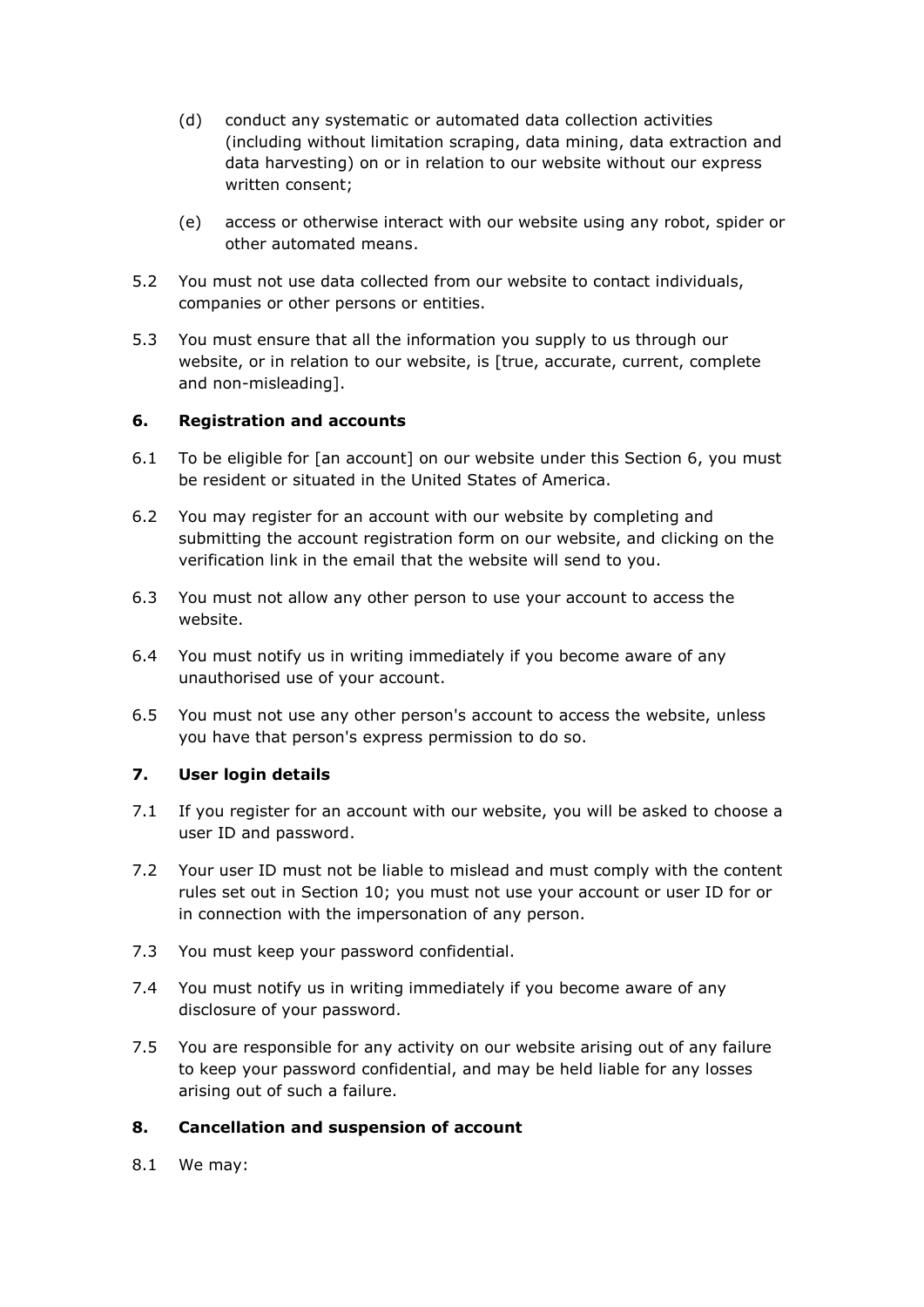- (a) suspend your account;
- (b) cancel your account; and/or
- (c) edit your account details,

at any time in our sole discretion without notice or explanation.

8.2 You may cancel your account on our website using your account control panel on the website.

## **9. Your content: licence**

- 9.1 In these terms and conditions, "your content" means all works and materials (including without limitation text, graphics, images, audio material, video material, audio-visual material, scripts, software and files) that you submit to us or our website for storage or publication on, processing by, or transmission via, our website.
- 9.2 You grant to us a worldwide, irrevocable, non-exclusive, royalty-free license to use, reproduce, store, adapt, publish, translate and distribute your content in any existing or future media.
- 9.3 You grant to us the right to sub-license the rights licensed under Section 9.2.
- 9.4 You grant to us the right to bring an action for infringement of the rights licensed under Section 9.2.
- 9.5 You hereby waive all your moral rights in your content to the maximum extent permitted by applicable law; and you warrant and represent that all other moral rights in your content have been waived to the maximum extent permitted by applicable law.
- 9.6 You may edit your content to the extent permitted using the editing functionality made available on our website.
- 9.7 Without prejudice to our other rights under these terms and conditions, if you breach any provision of these terms and conditions in any way, or if we reasonably suspect that you have breached these terms and conditions in any way, we may delete, unpublish or edit any or all of your content.

#### **10. Your content: rules**

- 10.1 You warrant and represent that your content will comply with these terms and conditions and must not conflict with the policies listed in the Constitution and By-Laws of Pleasant Valley Bible Camp.
- 10.2 Your content must not be illegal or unlawful, must not infringe any person's legal rights, and must not be capable of giving rise to legal action against any person (in each case in any jurisdiction and under any applicable law).
- 10.3 Your content, and the use of your content by us in accordance with these terms and conditions, must not:
	- (a) be libellous or maliciously false;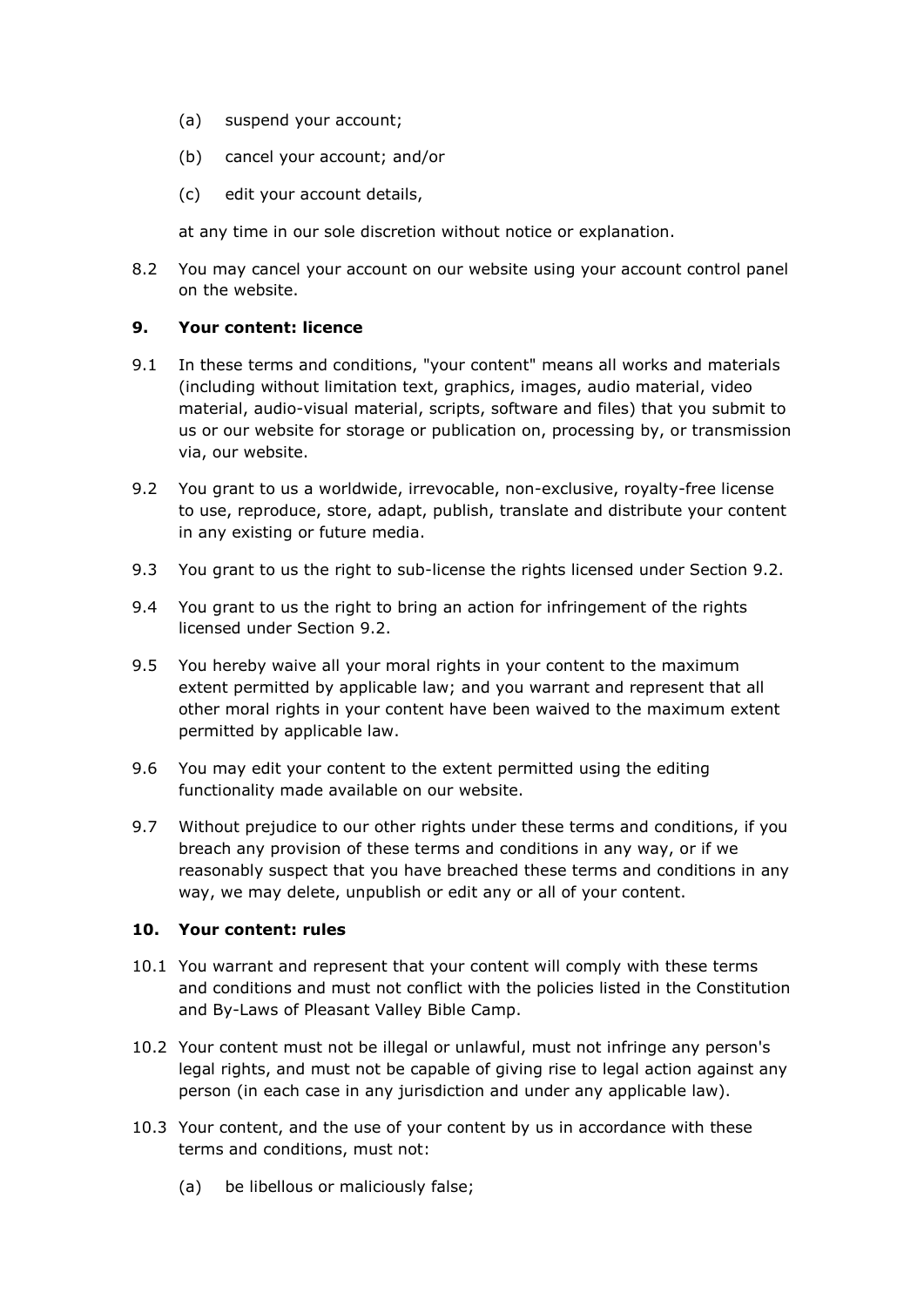- (b) be obscene or indecent;
- (c) infringe any copyright, moral right, database right, trade mark right, design right, right in passing off, or other intellectual property right;
- (d) infringe any right of confidence, right of privacy or right under data protection legislation;
- (e) constitute negligent advice or contain any negligent statement;
- (f) constitute an incitement to commit a crime;
- (g) be in contempt of any court, or in breach of any court order;
- (h) be in breach of racial or religious hatred or discrimination legislation;
- (i) be blasphemous;
- (j) be in breach of official secrets legislation;
- (k) be in breach of any contractual obligation owed to any person;
- (l) depict violence in an explicit, graphic or gratuitous manner;
- (m) be pornographic, lewd, suggestive or sexually explicit;
- (n) be untrue, false, inaccurate or misleading;
- (o) consist of or contain any instructions, advice or other information which may be acted upon and could, if acted upon, cause illness, injury or death, or any other loss or damage;
- (p) constitute spam;
- (q) be offensive, deceptive, fraudulent, threatening, abusive, harassing, anti-social, menacing, hateful, discriminatory or inflammatory; or
- (r) cause annoyance, inconvenience or needless anxiety to any person.

#### **11. Limited warranties**

- 11.1 We do not warrant or represent:
	- (a) the completeness or accuracy of the information published on our website;
	- (b) that the material on the website is up to date; or
	- (c) that the website or any service on the website will remain available.
- 11.2 We reserve the right to discontinue or alter any or all of our website services, and to stop publishing our website, at any time in our sole discretion without notice or explanation; and save to the extent expressly provided otherwise in these terms and conditions, you will not be entitled to any compensation or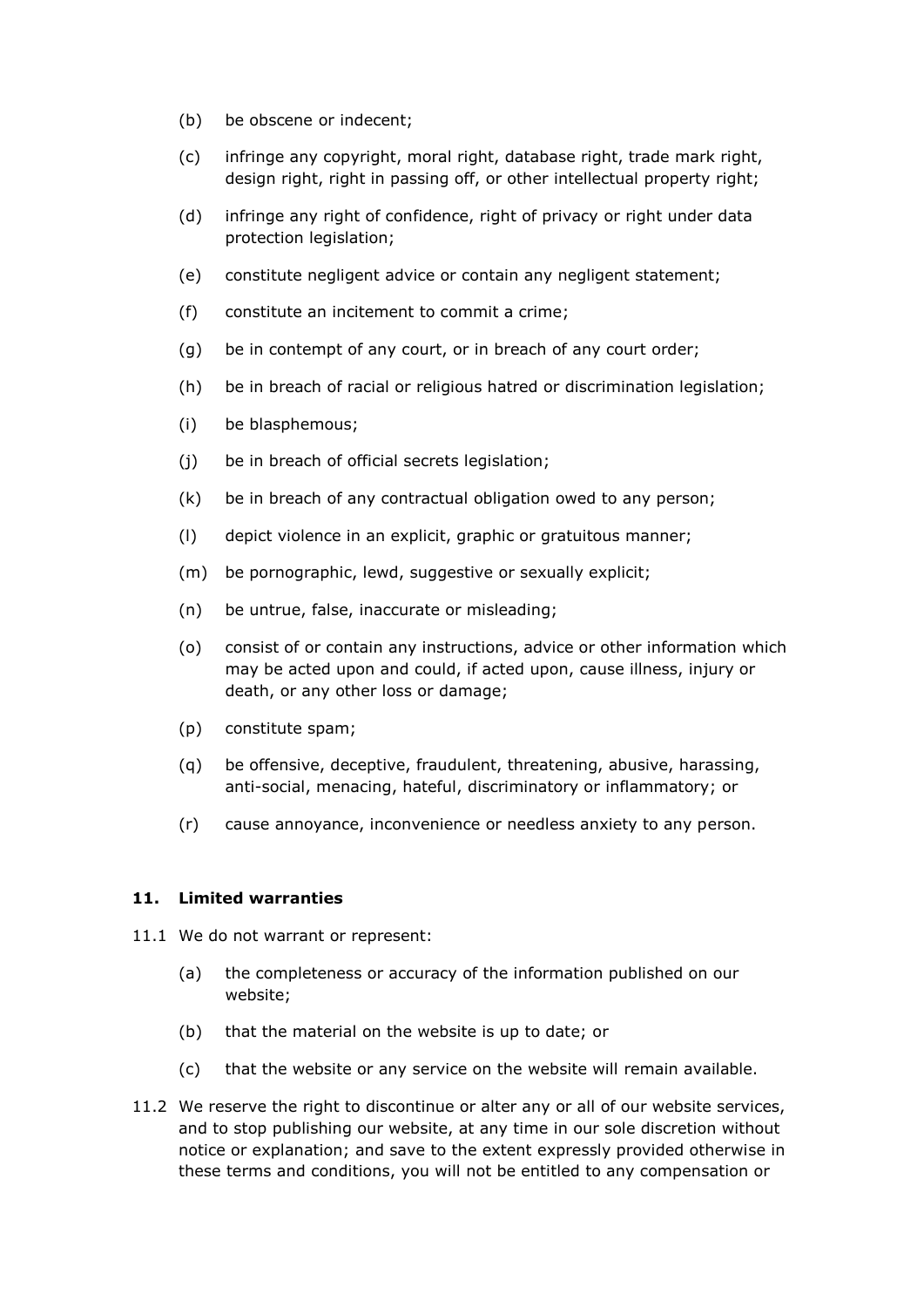other payment upon the discontinuance or alteration of any website services, or if we stop publishing the website.

11.3 To the maximum extent permitted by applicable law and subject to Section 12.1, we exclude all representations and warranties relating to the subject matter of these terms and conditions, our website and the use of our website.

## **12. Limitations and exclusions of liability**

- 12.1 Nothing in these terms and conditions will:
	- (a) limit or exclude any liability for death or personal injury resulting from negligence;
	- (b) limit or exclude any liability for fraud or fraudulent misrepresentation;
	- (c) limit any liabilities in any way that is not permitted under applicable law; or
	- (d) exclude any liabilities that may not be excluded under applicable law.
- 12.2 The limitations and exclusions of liability set out in this Section 12 and elsewhere in these terms and conditions:
	- (a) are subject to Section 12.1; and
	- (b) govern all liabilities arising under these terms and conditions or relating to the subject matter of these terms and conditions, including liabilities arising in contract, in tort (including negligence) and for breach of statutory duty, except to the extent expressly provided otherwise in these terms and conditions.
- 12.3 To the extent that our website and the information and services on our website are provided free of charge, we will not be liable for any loss or damage of any nature.
- 12.4 We will not be liable to you in respect of any losses arising out of any event or events beyond our reasonable control.
- 12.5 We will not be liable to you in respect of any business losses, including (without limitation) loss of or damage to profits, income, revenue, use, production, anticipated savings, business, contracts, commercial opportunities or goodwill.
- 12.6 We will not be liable to you in respect of any loss or corruption of any data, database or software.
- 12.7 We will not be liable to you in respect of any special, indirect or consequential loss or damage.
- 12.8 You accept that we have an interest in limiting the personal liability of our officers and employees and, having regard to that interest, you acknowledge that we are a limited liability entity; you agree that you will not bring any claim personally against our officers or employees in respect of any losses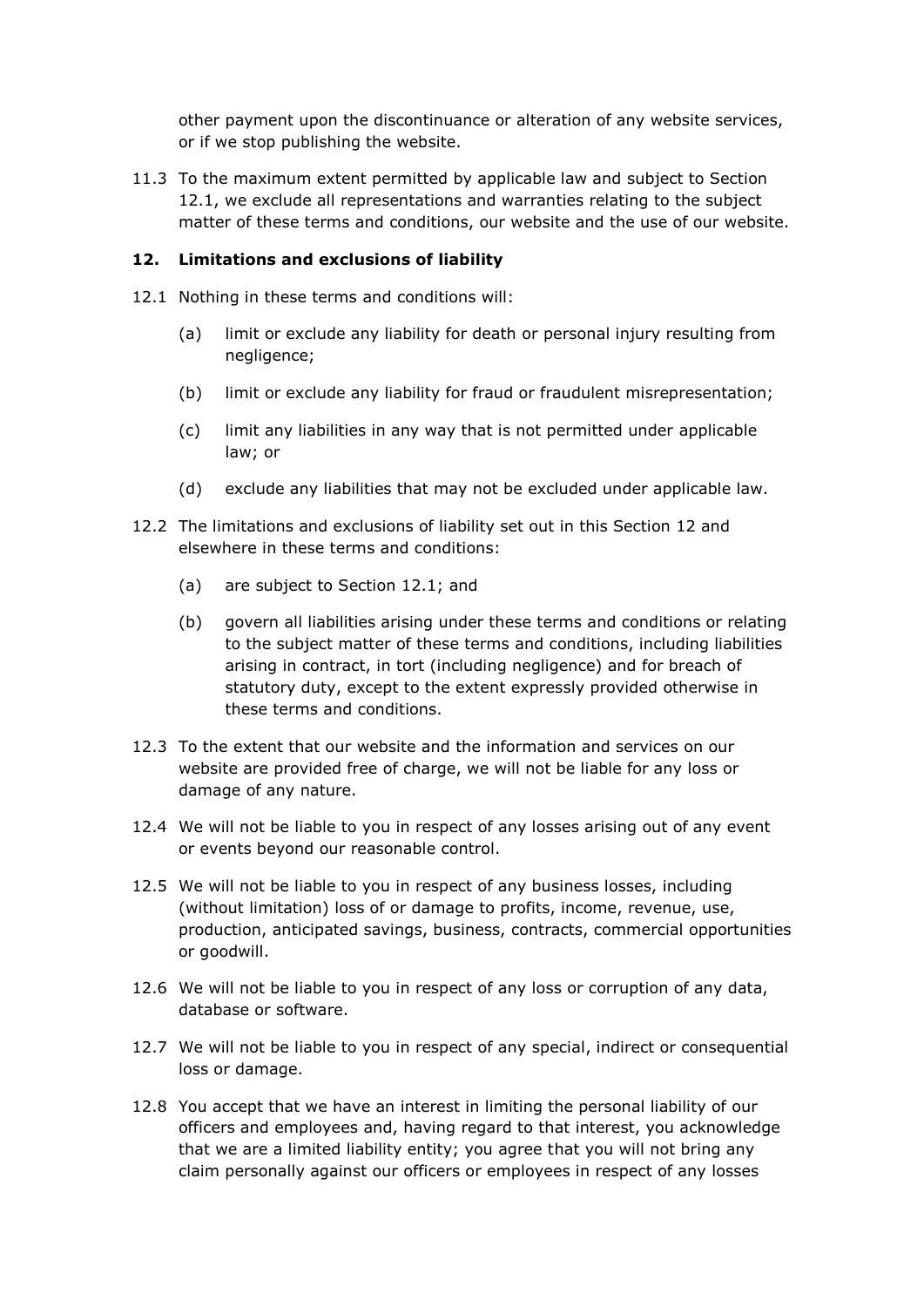you suffer in connection with the website or these terms and conditions (this will not, of course, limit or exclude the liability of the limited liability entity itself for the acts and omissions of our officers and employees).

# **13. Breaches of these terms and conditions**

- 13.1 Without prejudice to our other rights under these terms and conditions, if you breach these terms and conditions in any way, or if we reasonably suspect that you have breached these terms and conditions in any way, we may:
	- (a) send you one or more formal warnings;
	- (b) suspend or delete your account on our website;
	- (c) any other action deemed necessary.
- 13.2 Where we suspend or prohibit or block your access to our website or a part of our website, you must not take any action to circumvent such suspension or prohibition or blocking (including without limitation creating and/or using a different account).

# **14. Variation**

- 14.1 We may revise these terms and conditions from time to time.
- 14.2 The revised terms and conditions shall apply to the use of our website from the date of publication of the revised terms and conditions on the website, and you hereby waive any right you may otherwise have to be notified of, or to consent to, revisions of these terms and conditions.
- 14.3 If you have given your express agreement to these terms and conditions, we will ask for your express agreement to any revision of these terms and conditions; and if you do not give your express agreement to the revised terms and conditions within such period as we may specify, we will disable or delete your account on the website, and you must stop using the website.

# **15. Assignment**

- 15.1 You hereby agree that we may assign, transfer, sub-contract or otherwise deal with our rights and/or obligations under these terms and conditions.
- 15.2 You may not without our prior written consent assign, transfer, sub-contract or otherwise deal with any of your rights and/or obligations under these terms and conditions.

# **16. Severability**

- 16.1 If a provision of these terms and conditions is determined by any court or other competent authority to be unlawful and/or unenforceable, the other provisions will continue in effect.
- 16.2 If any unlawful and/or unenforceable provision of these terms and conditions would be lawful or enforceable if part of it were deleted, that part will be deemed to be deleted, and the rest of the provision will continue in effect.